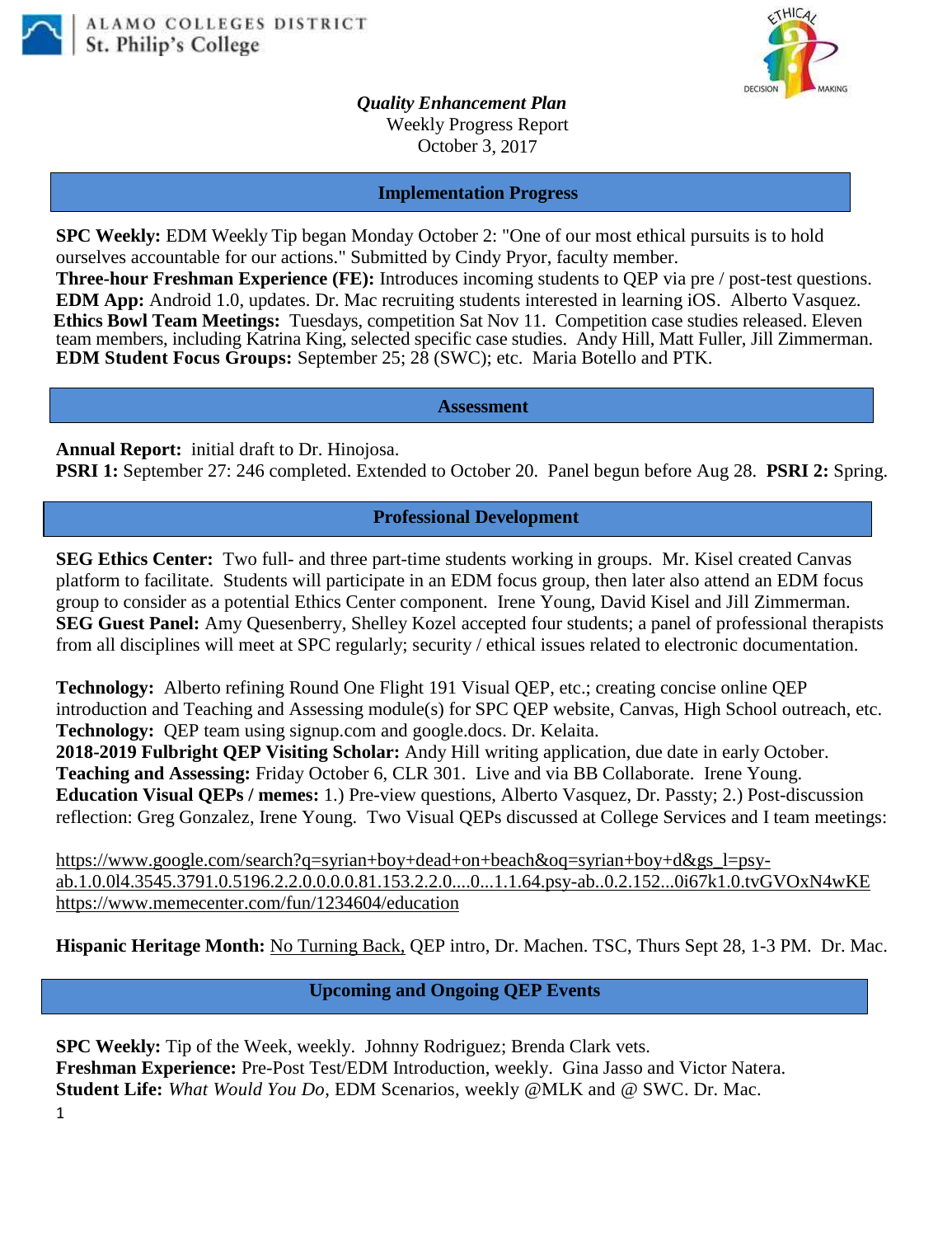**EDM Student Focus Groups (ten plus)**: For Becalos (international students, first semester at SPC, arrived after week one), Phi Theta Kappa itself, etc.; October 4, 17, 19 (SWC), November 7, 9 (SWC), etc. Maria Botello and Phi Theta Kappa; Bio medical instructors also volunteering classes to participate. **Teaching and Assessing:** Friday October 6 12-1:30 pm. SPC and DC/ECHS faculty and staff. Irene Young, Matt Fuller, Dr. Machen, Alberto Vasquez, Dr. Manzo, Jill Zimmerman, Dr. Kelaita and Dr. Fenton.

## **President's QEP Arts and Lecture Series 2017-2018**

**Health Sciences.** Cancer Cell Research: The Way of All Flesh. Dean Sterling

**Level III Vocational Nursing Students:** Veronica Furlow and Barbara Govan. Thurs October 5 1-3 PM. Open to others as well. CHP 226. Alberto Vasquez, Dr. Machen, Dr. Manzo, Jill Zimmerman, Marsha Hall, etc. **Histology:** Theresa Murphy Sanchez, TBD. Alberto Vasquez, Marsha Hall. **Medical Lab:** TBD. Alberto Vasquez, Marsha Hall.

**Hispanic Heritage Month:** No Turning Back, QEP introduction. **SWC Tiger Bistro**. Tuesday October 10, 11- 1 PM. Dr. Mac and Felipa Lopez.

**Arts & Sciences Division:** All My Sons, Watson Fine Arts Center. Dean Johnson, Vincent Hardy.

**Wednesday October 4 7:30 PM:** EDM two-minute video creation by SPC student actors for Best Practices, SPC QEP website, EDM app, etc. Dr. Machen, Ola Robinson.

**Fridays:** November 10 and 17 at 8 PM.

**Saturdays:** November 11 and 18 at 8 PM.

**Sundays:** November 12 and 19 at 2 PM.

**Thursday November 16:** 10 AM Dual Credit / Early College High School performance.

**Thursday November 16:** 12 noon, EDM Talkback.

**Black History Month:** Film TBD. 1-28 Feb 2018. Dr. Sharon Crockett.

**Women's History Month:** (Film or May 2017 documentary about Wilma Mankiller, Cherokee chief); Cindy Katz and Kelli Wilder. TBD, 1-31 March. Susan Medina

## **Visual QEPs: Round One Best Practices Division Meetings**

**President's Division:** Flight 191, etc. Alberto Vasquez, Dr. Manzo. Thursday October 5, 2 PM. **Health Sciences:** Utah nurse arrested for protecting patient rights, etc., Wednesday October 18, 1 PM. CHP, second floor. Alberto Vasquez, Dr. Manzo.

**Student Success.** Flight 191, etc. Friday October 20, 8:30 AM Turbon Student Center, Viewing Room. Alberto Vasquez, Dr. Manzo.

**Round Two:** Visual QEP(s) or President's QEP Arts and Lecture Series Film/Theater clips. **Round Three:** Discussion of Music video(s) / audio (visual) poem(s). Alberto Vasquez, Greg Gonzalez. **Round Four:** Voting on Student QEP Visual / Video Competition entries.

**Advisory Committees (8):** Friday October 6 Artemisia's 11:30-1 THCA; Tuesday October 10 AEMT – HVAC SWC, TBD; Wednesday November 8 1-4 Media Room Turbon 216 Business Programs Advisory (BIS); Tuesday November 14 Artemisia's 11:30-1:00 THCA - Culinary Arts**;** Wednesday November 15 THCA - Hotel Management TBD; Monday November 16 1:30-3:30 Media Room Turbon 216 Information Technology (BIS);